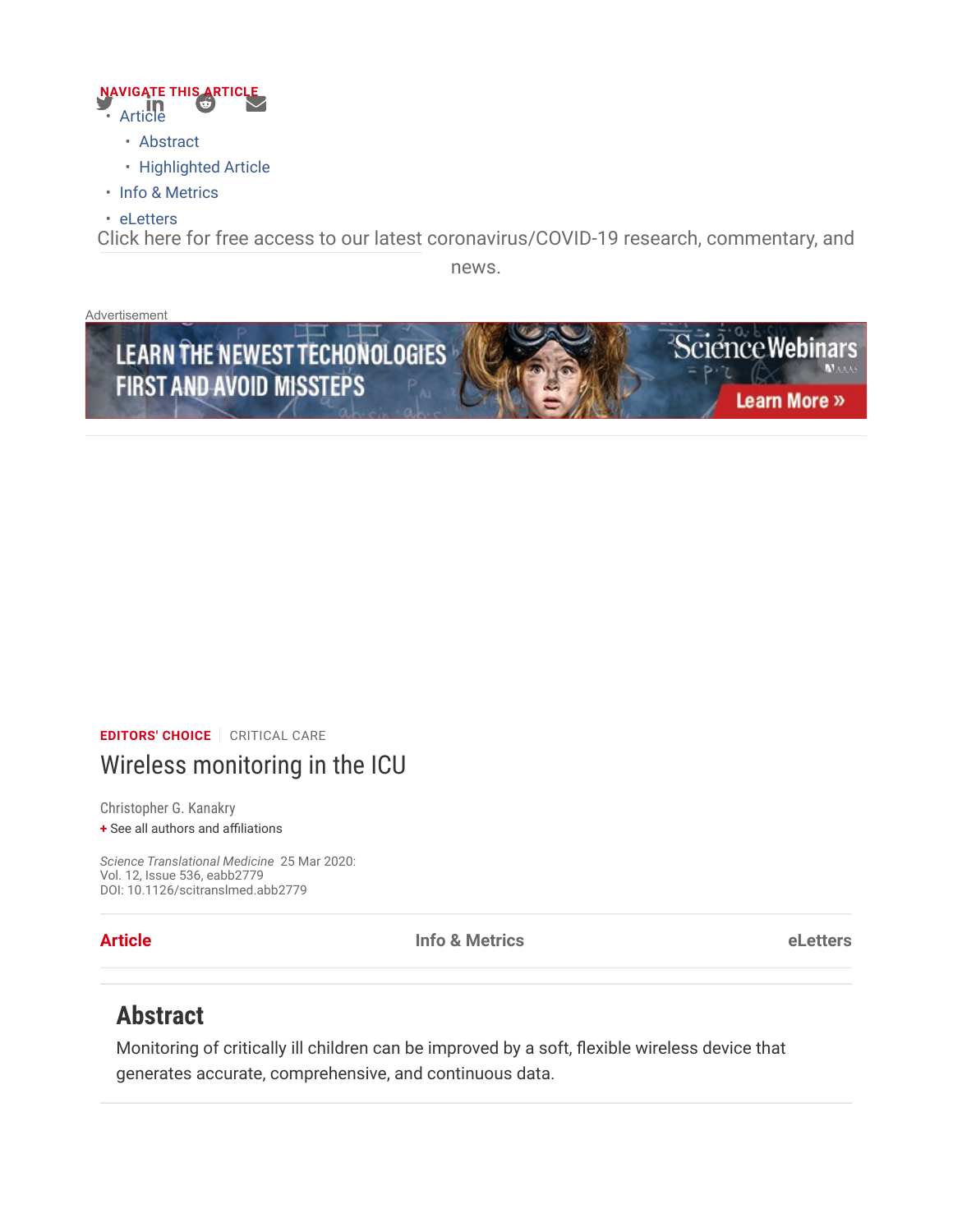### **SIGN UP FOR THE SCIENCE TRANSLATIONAL MEDICINE eTOC** NAVIGATE THIS ARTICLE

**FOR THE CRIME CONSTRUCTION CONSTRUCTS**<br>Get the latest issue of Science Translational Medicine delivered right to you! • Abstract

# Email addinest Article

### • Info & Metrics

Care ful <sup>o</sup>f intering of patients in an intensive care setting is complex and involves multiple wired sensors including electrocardiography leads, pulse oximeter, and blood pressure cuff. An intraarterial catheter for continuous blood pressure monitoring frequently is required but poses serious risks. Monitoring of critically ill infants is even more complicated, particularly regarding the need for frequent positional changes for holding, feeding, and diapering, including the skin-to-skin contact with a parent associated with improved outcomes. These activities are severely hampered by wired sensors, and these positional changes may introduce artifacts in the measurements.

Chung and colleagues reported the development of a wireless pair of noninvasive skin-adherent biosensors, one attached to the torso and the other to the foot or hand; these biosensors allow continuous monitoring of blood oxygenation, heart rate, temperature, respiratory rate, and electrocardiography, but also continuous measurement of other parameters, including systolic blood pressure, body orientation, activity, vocalization, and specialized cardiac parameters, none of which are available from noninvasive standard monitoring devices. These outputs compare very well against gold-standard measurements using U.S. Food and Drug Administration–approved devices and have less potential for artifact generated by motion or ambient sound. These measurements are wirelessly transmitted to generate a real-time graphical display within 10 m of the device. The device allows multiple approaches to power management, including wireless recharging of a fully enclosed battery; removable battery options allow for autoclaving of the device for sterilization. The device is soft and highly flexible, and the torso biosensor can be placed on the chest or back, allowing further flexibility. Both sensors have been tested in >50 neonates without any skin adverse events and with negligible heat generation.

This device has promising preliminary clinical data that demonstrate its accuracy, high performance, and versatility, and it appears very close to widespread dissemination. Further testing will be critical to ensure that it reliably compares with gold-standard approaches across a broad range of clinical situations before it can completely replace current monitoring modalities. However, this device and others that likely will follow seem poised to revolutionize the intensive monitoring of critically ill children and also will have applicability to adult patients.

# Highlighted Article

H. U. Chung, A. Y. Rwei, A. Hourlier-Fargette, S. Xu, K. Lee, E. C. Dunne, Z. Xie, C. Liu, A. Carlini, D. H. Kim, D. Ryu, E. Kulikova, J. Cao, I. C. Odland, K. B. Fields, B. Hopkins, A. Banks, C. Ogle, D. Grande, J. B. Park, J. Kim, M. Irie, H. Jang, J. Lee, Y. Park, J. Kim, H. H. Jo, H. Hahm, R. Avila, Y. Xu, M. Namkoong, J. W. Kwak, E. Suen, M. A. Paulus, R. J. Kim, B. V. Parsons, K. A. Human, S. S. Kim, M. Patel, W. Reuther, H. S. Kim, S. H. Lee, J. D. Leedle, Y. Yun, S. Rigali, T. Son, I. Jung, H. Arafa, V. R. Soundararajan, A. Ollech, A. Shukla, A. Bradley, M. Schau, C. M. Rand, L. E.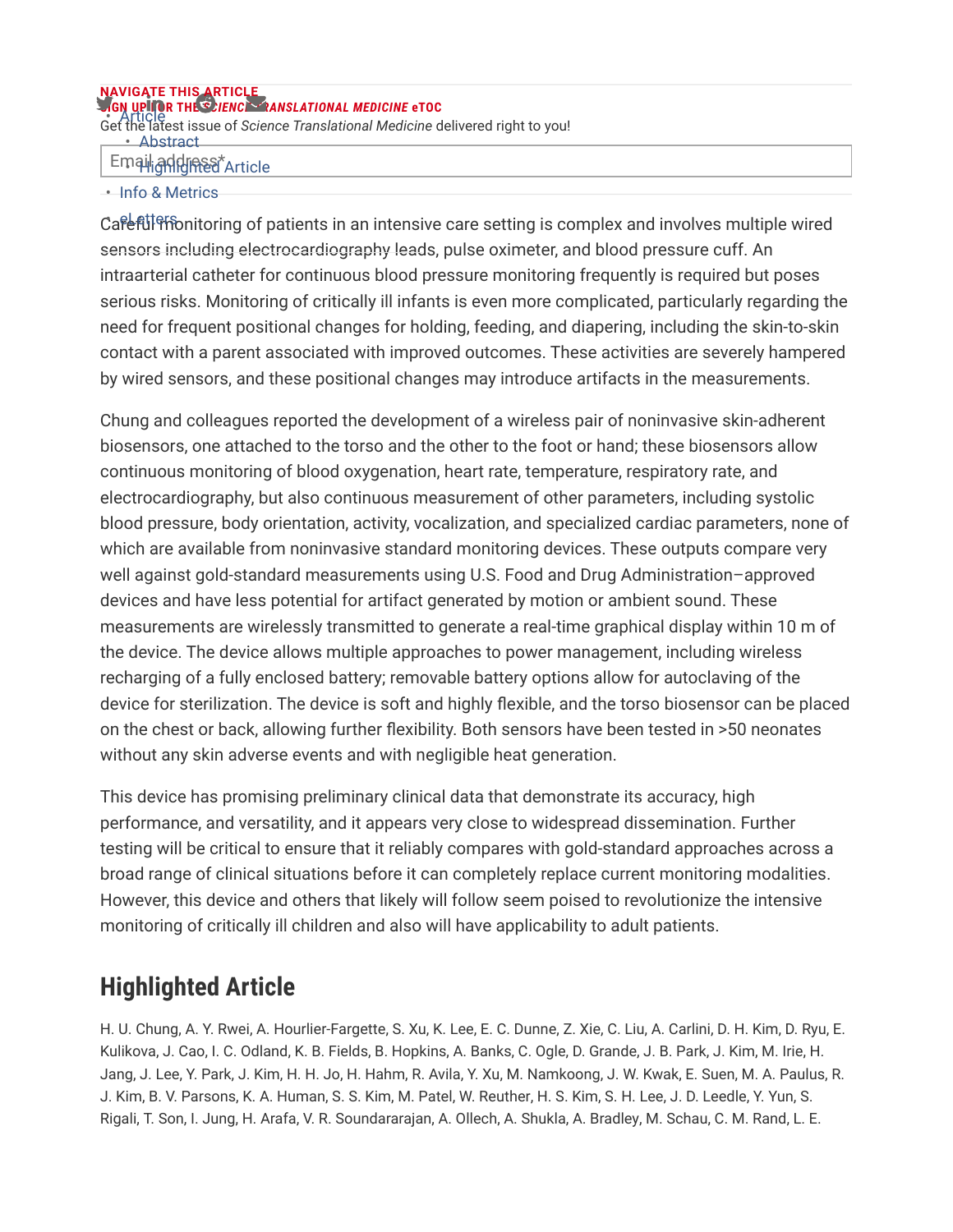NAYISATEZTHIS ARTICLEHuang, A. Hamvas, A. S. Paller, D. E. Weese-Mayer, J. Y. Lee, J. A. Rogers, Skin-interfaced biosetiscis for advanced wireless physiological monitoring in neonatal and pediatric intensive-care units. Nat.

<u>Med</u>. 26, 418c1429 (2020). Google Scholar

• Highlighted Article<br>Copyright © 2020, American Association for the Advancement of Science info & Metrics<br>**View Abstract eLetters** 

#### Recommended articles from TrendMD

Epidermal devices for noninvasive, precise, and continuous mapping of macrovascular and microvascular blood flow R. Chad Webb et al., Sci Adv, 2015

Skin-like biosensor system via electrochemical channels for noninvasive blood glucose monitoring Yihao Chen et al., Sci Adv, 2017

Printed multifunctional flexible device with an integrated motion sensor for health care monitoring. Yuki Yamamoto et al., Sci Adv, 2016

Flexible submental sensor patch with remote monitoring controls for management of oropharyngeal swallowing disorders

Min Ku Kim et al., Sci Adv, 2019

Epidermal electronics for noninvasive, wireless, quantitative assessment of ventricular shunt function in patients with hydrocephalus Siddharth R. Krishnan et al., Sci Transl Med, 2018

Arterial pressure changes monitoring with a new precordial noninvasive sensor

Lucia Venneri, Radcliffe Cardiology

Arterial pressure changes monitoring with a new precordial noninvasive sensor Lucia Venneri et al., Cardiac failure review.

Remote Monitoring for Follow-up of Patients with Cardiac Implantable Electronic Devices Niraj Varma, Radcliffe Cardiology, 2014

Ultrafiltration in the Management of Heart Failure Maria Rosa Costanzo, US Cardiology Review

Electrocardiography in Various Settings Omron, European Cardiology Review

#### Powered by **TREND** MD



Science Translational Medicine Vol 12, Issue 536 25 March 2020

Table of Contents

#### ARTICLE TOOLS

 $\rightarrow$  Share

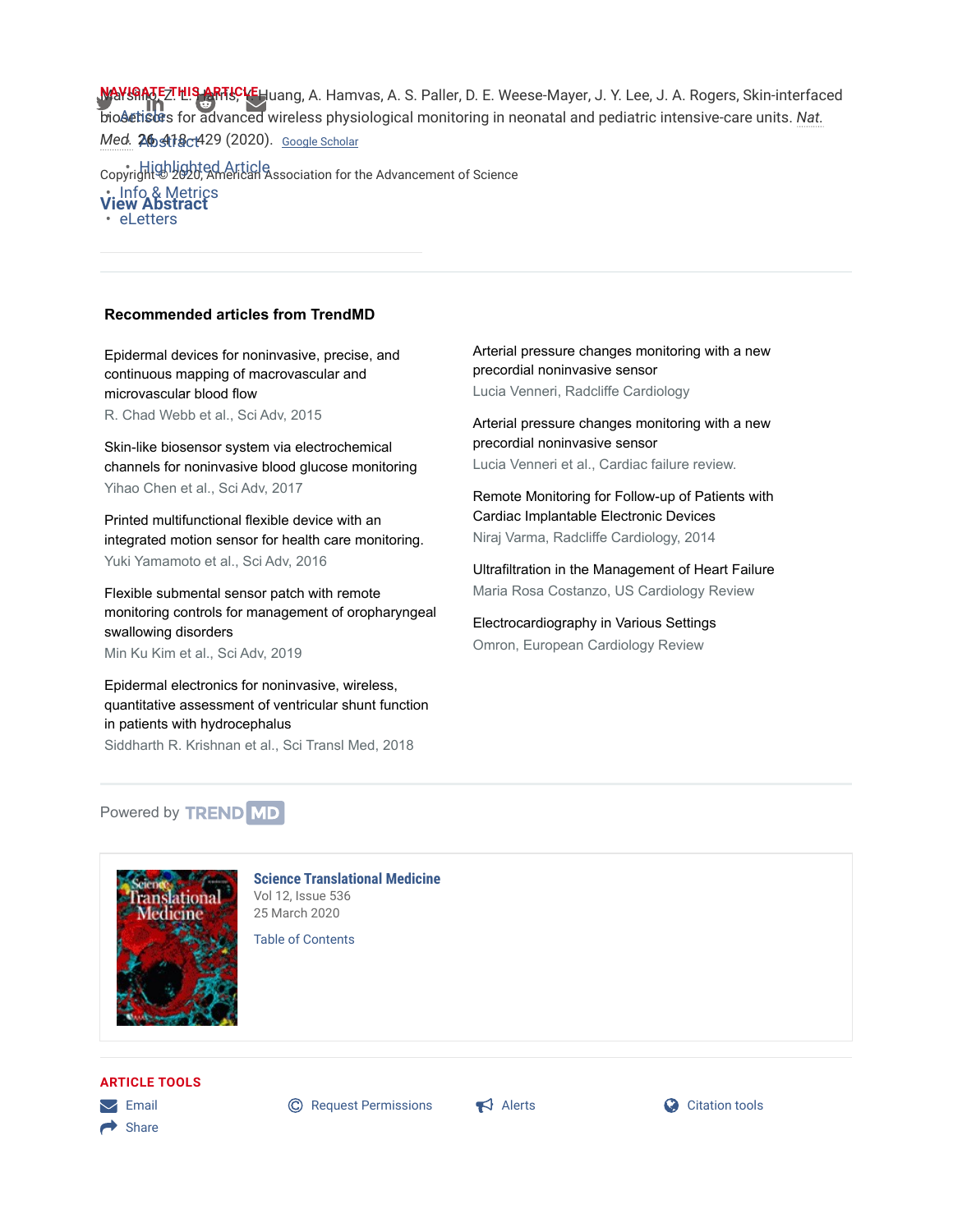# **MY SAVED FOLDERS** NAVIGATE THIS ARTICLE

- SaAdorstractolders
- Highlighted Article

### sta<sup>rf</sup>@onNected\$to science translational medicine

- Facebook eLetters
- Twitter



#### SIMILAR ARTICLES IN:

• Google Scholar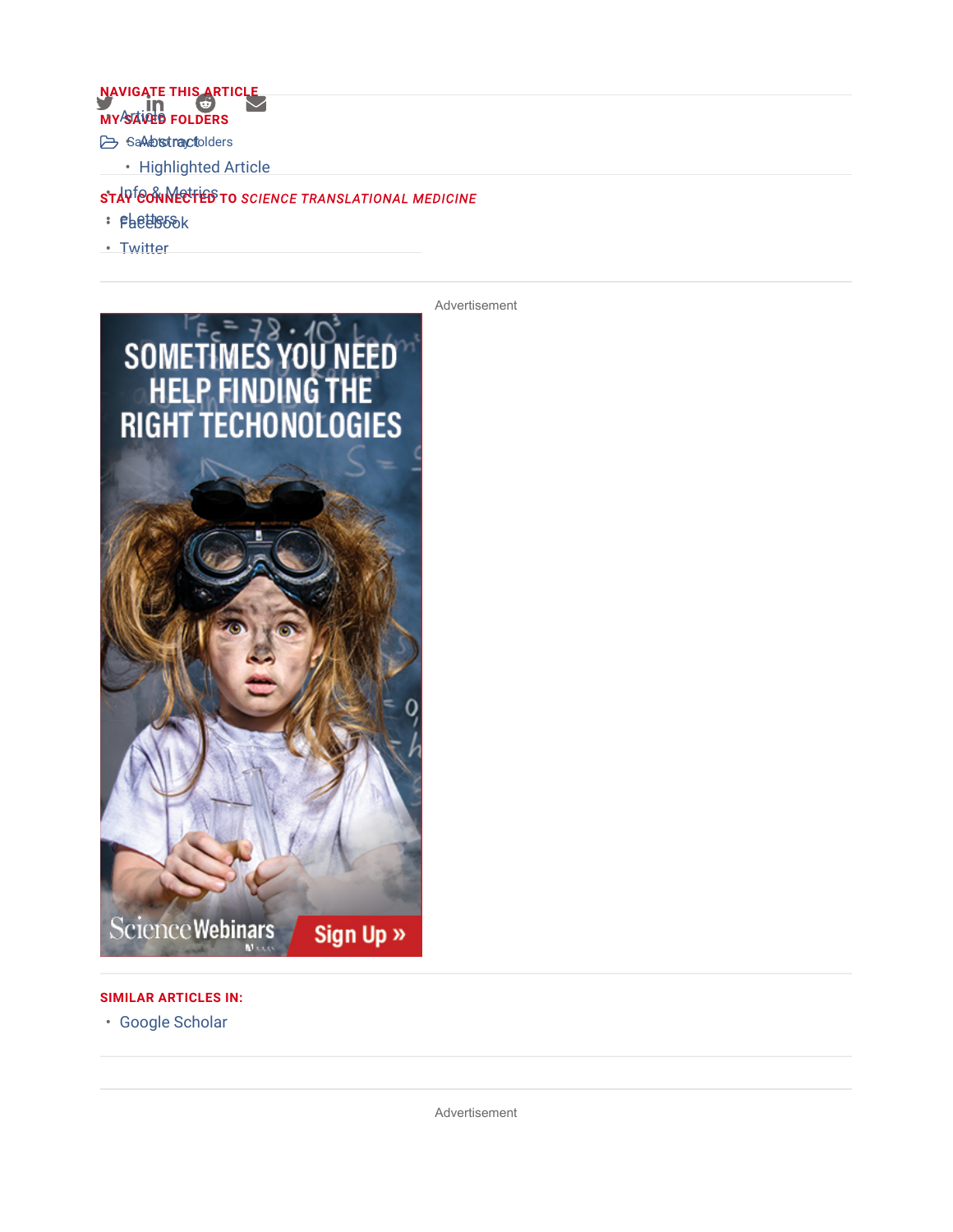

- Abstract
- Highlighted Article
- Info & Metrics
- eLetters



# Related Jobs

#### Postdoctoral Fellow

Emory University Emory University School of Medicine, Atlanta, GA

#### W2 - Professorship of Biopharmacy /Pharmaceutical Technology (m-f-d)

Martin-Luther-University Halle-Wittenberg Halle (Saale), Sachsen-Anhalt (DE)

#### Postdoctoral Fellow - The Role of Stem Cells in Gastrointestinal Disease

Cincinnati Children's Research Foundation Cincinnati, Ohio

MORE JOBS

# Read the Latest Issue of Science

### 3 April 2020

FEATURE

Where are the women?

Vol 368, Issue 6486

**Women claim clear interesting at any commitment of the first and the first and the first and the first and commitment** Heminingsmas In South Africa<br>2 Million you'll Age up Jone 4 22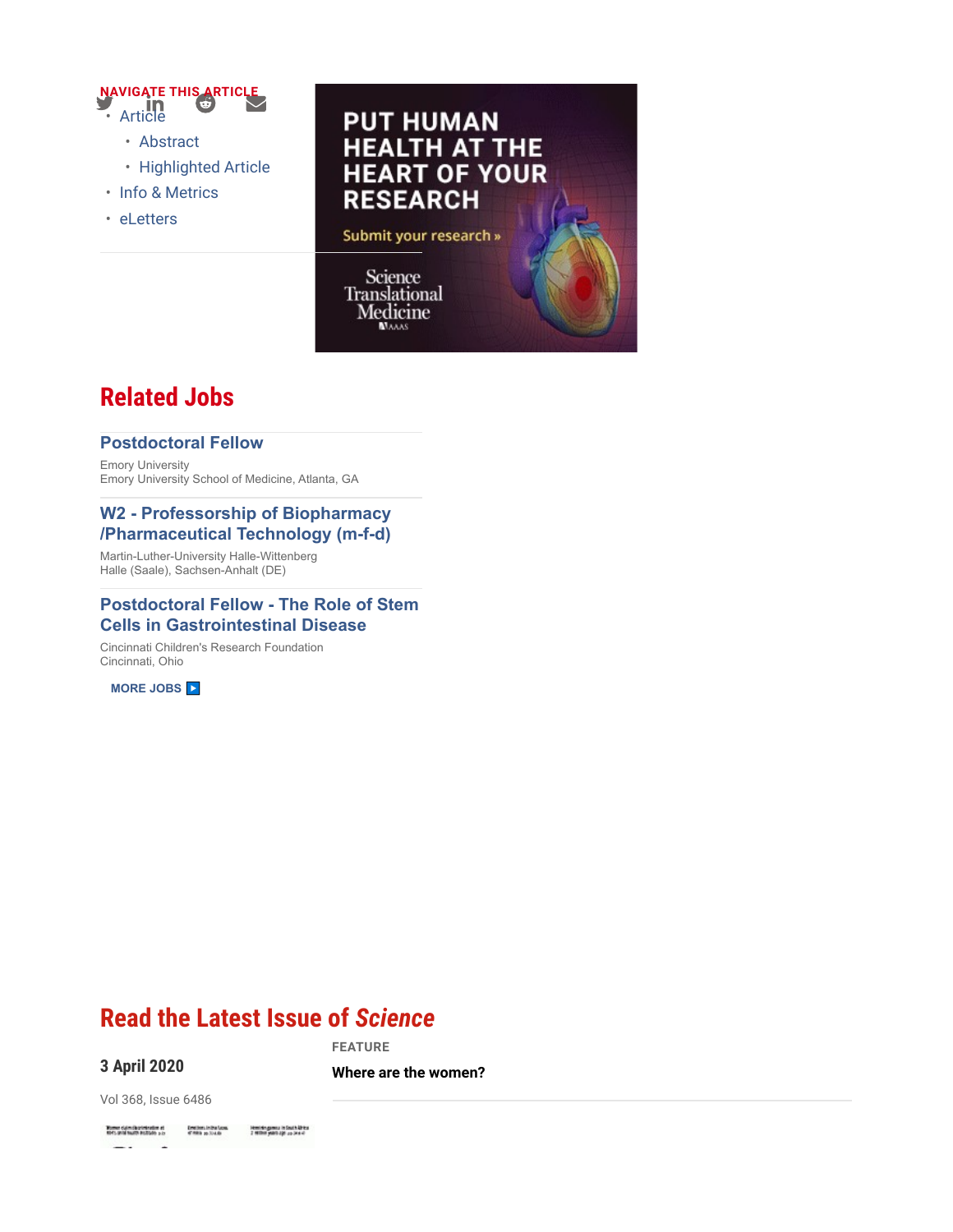

#### ENERGY AND CLIMATE

Granular technologies to accelerate decarbonization

ENGINEERING

Colonizing the final frontier

**SCI COMMUN** 

News at a glance

GEOLOGY

Table of Contents

Toward a universal glacier slip law

WORKING LIFE

Making allowances for COVID-19

# Get Our E-Alerts

Receive emails from Science. See full list

- $\boxdot$  Science Translational Medicine TOC
- $\boxdot$  Science Daily News
- $\boxdot$  Weekly News Roundup
- $\boxdot$  Science Editor's Choice
- $\boxdot$  First Release Notification

United States

Email address\*

 $\Box$  I also wish to receive emails from AAAS/Science and Science advertisers, including information on products, services, and special offers which may include but are not limited to news, career information, & upcoming events.

Required fields are indicated by an asterisk (\*)

### About Us